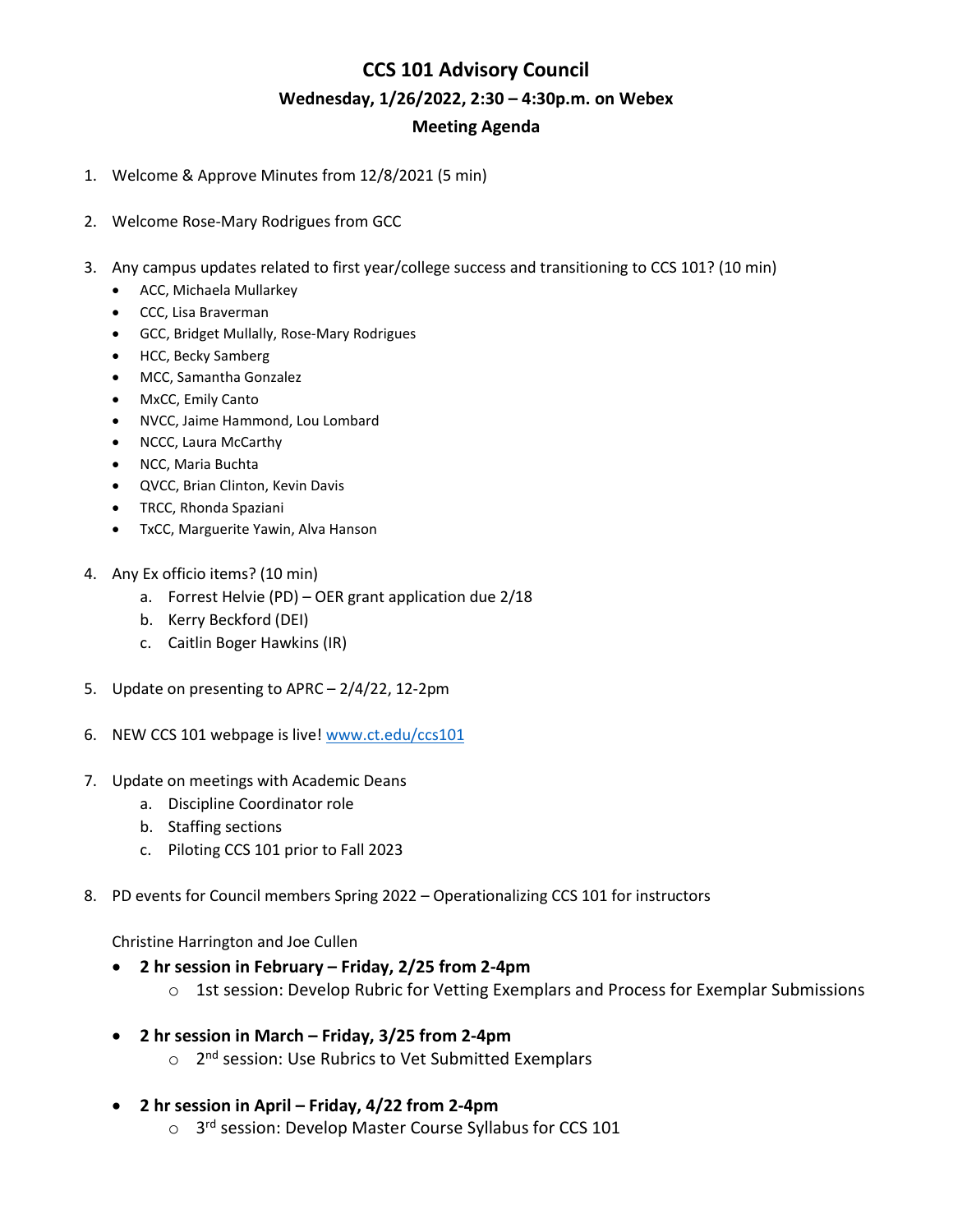- 9. Subcommittee Work for Spring 2022
	- a. Priorities for Spring 2022 (see below)
	- b. Volunteer point person to organize subcommittee meetings Beginning in Spring 2022, subcommittees will report monthly on progress of semester priorities at the monthly CCS 101 Advisory Council meetings. Subcommittees will need to schedule meetings in between the Councils monthly meeting dates.
- **Curriculum Development and Assessment** (create process for course review and continual curriculum development including an assessment process, tools, and rubrics) **– Joe Cullen will be point person for**

#### **assessment**

- o **Jaime Hammond**
- o **Samantha Gonzalez**
- o **Marguerite Yawin**

## **Spring 2022 priorities:**

- $\triangleright$  Create plan for vetting "exemplar assignments"
- $\triangleright$  Create Master Course Syllabus

#### **Future Goals:**

- $\triangleright$  \*In collaboration with Quality of Instruction subcommittee, create Master Course Shell
- $\triangleright$  Create ongoing assessment plan
- **Policy Clarification & Implementation** (clarify student exemption policy, how to ensure students take within 9 credits, course delivery options for degree students to take within first 9 credits) **– Amy Feest will be point person for policy clarification**
	- o **Kevin Davis**
	- o **Laura McCarthy**
	- o **Lou Lombard**
	- o **Alva Hanson**

# **Spring 2022 priorities:**

- $\triangleright$  Clarify student exemption policy (incoming Fall 2023 vs. continuing)
- $\triangleright$  Propose process to ensure students take within first 9 credits (sequencing, advising, etc.)

## **Future Goals:**

 $\triangleright$  Develop plan/menu for course delivery options for degree students to take within first 9 credits (summer bridge, first half course, modalities)